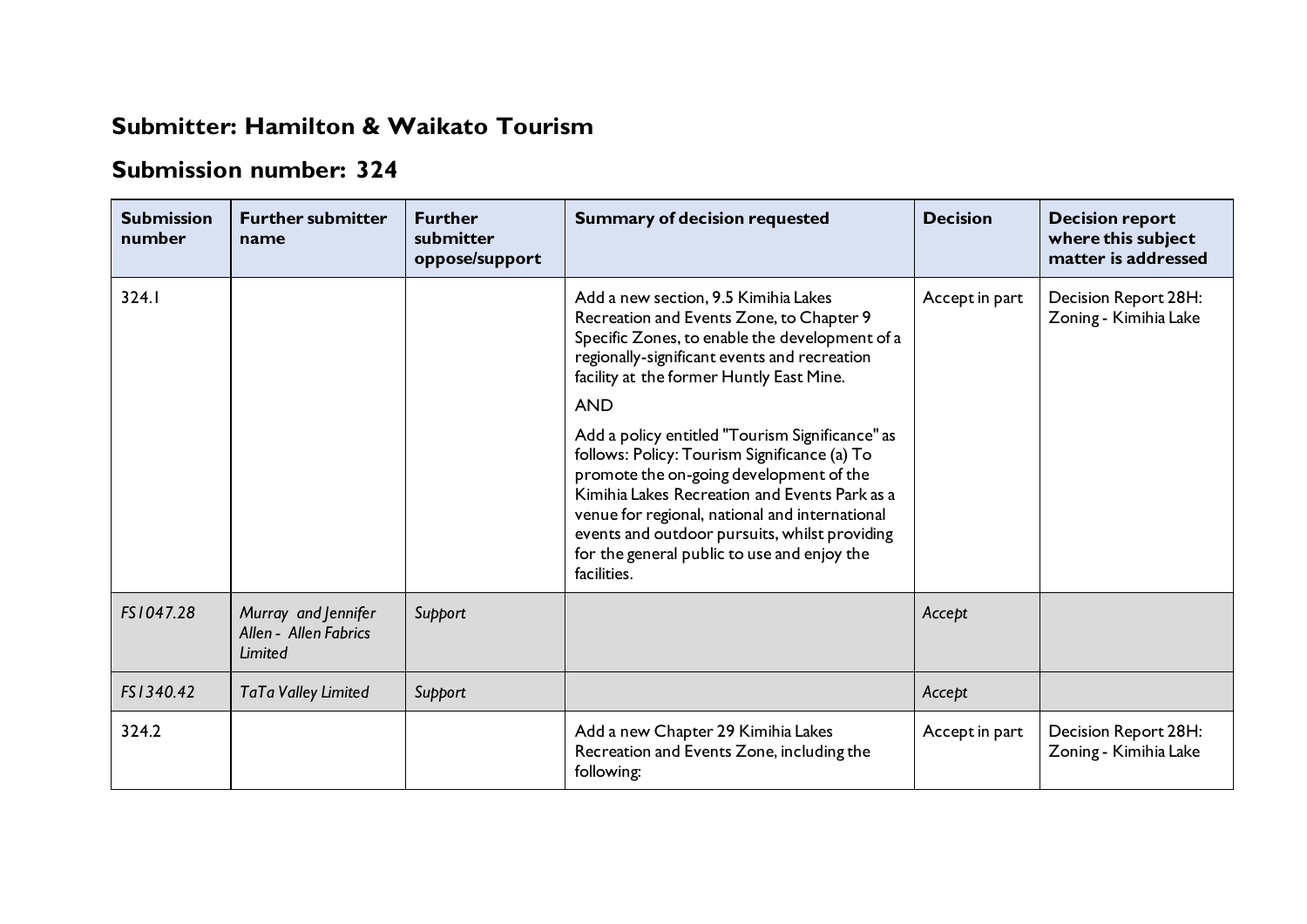| <b>Submission</b><br>number | <b>Further submitter</b><br>name                        | <b>Further</b><br>submitter<br>oppose/support | <b>Summary of decision requested</b>                                                                                                                                                                                                                                                                                                                                                                                                                                                                                                                                                                                                                                                                                                                                                                                                                                                                                                                                                                                                                       | <b>Decision</b> | <b>Decision report</b><br>where this subject<br>matter is addressed |
|-----------------------------|---------------------------------------------------------|-----------------------------------------------|------------------------------------------------------------------------------------------------------------------------------------------------------------------------------------------------------------------------------------------------------------------------------------------------------------------------------------------------------------------------------------------------------------------------------------------------------------------------------------------------------------------------------------------------------------------------------------------------------------------------------------------------------------------------------------------------------------------------------------------------------------------------------------------------------------------------------------------------------------------------------------------------------------------------------------------------------------------------------------------------------------------------------------------------------------|-----------------|---------------------------------------------------------------------|
|                             |                                                         |                                               | 29.1.1 Permitted Activities All permitted<br>activities are subject to compliance with the<br>Land Use Effects, Land Use Building and<br>Activity Specific rules below: - Recreation<br>Activity and Facilities - Construction, additions<br>and alterations of buildings to support and/or<br>accommodate Recreation Activities -<br>Construction of structures in and/or over the<br>lake, including (but not limited to) jetties, piers,<br>pontoons and walkways; - Community<br>Activities and Facilities - Outdoor Education -<br>Commercial activities within the Commercial<br>Node Areas; - Ancillary buildings; - Operational<br>Facilities; - Travellers' Accommodation<br>including campgrounds; - Signs; - Earthworks; -<br>Managers'/Caretakers' Dwellings - Beekeeping -<br>Temporary Event - A Conservation activity<br>AND Add the new provisions attached to the<br>submission including a new Chapter 29,<br>additions to Chapter 13 Definitions, additions<br>to Chapter 14 Infrastructure and Energy and<br>consequential amendments. |                 |                                                                     |
| FS1348.7                    | Perry International<br><b>Trading Group Limited</b>     | Support                                       |                                                                                                                                                                                                                                                                                                                                                                                                                                                                                                                                                                                                                                                                                                                                                                                                                                                                                                                                                                                                                                                            | Accept          |                                                                     |
| FS1047.29                   | Murray and Jennifer<br>Allen - Allen Fabrics<br>Limited | Support                                       |                                                                                                                                                                                                                                                                                                                                                                                                                                                                                                                                                                                                                                                                                                                                                                                                                                                                                                                                                                                                                                                            | Accept          |                                                                     |